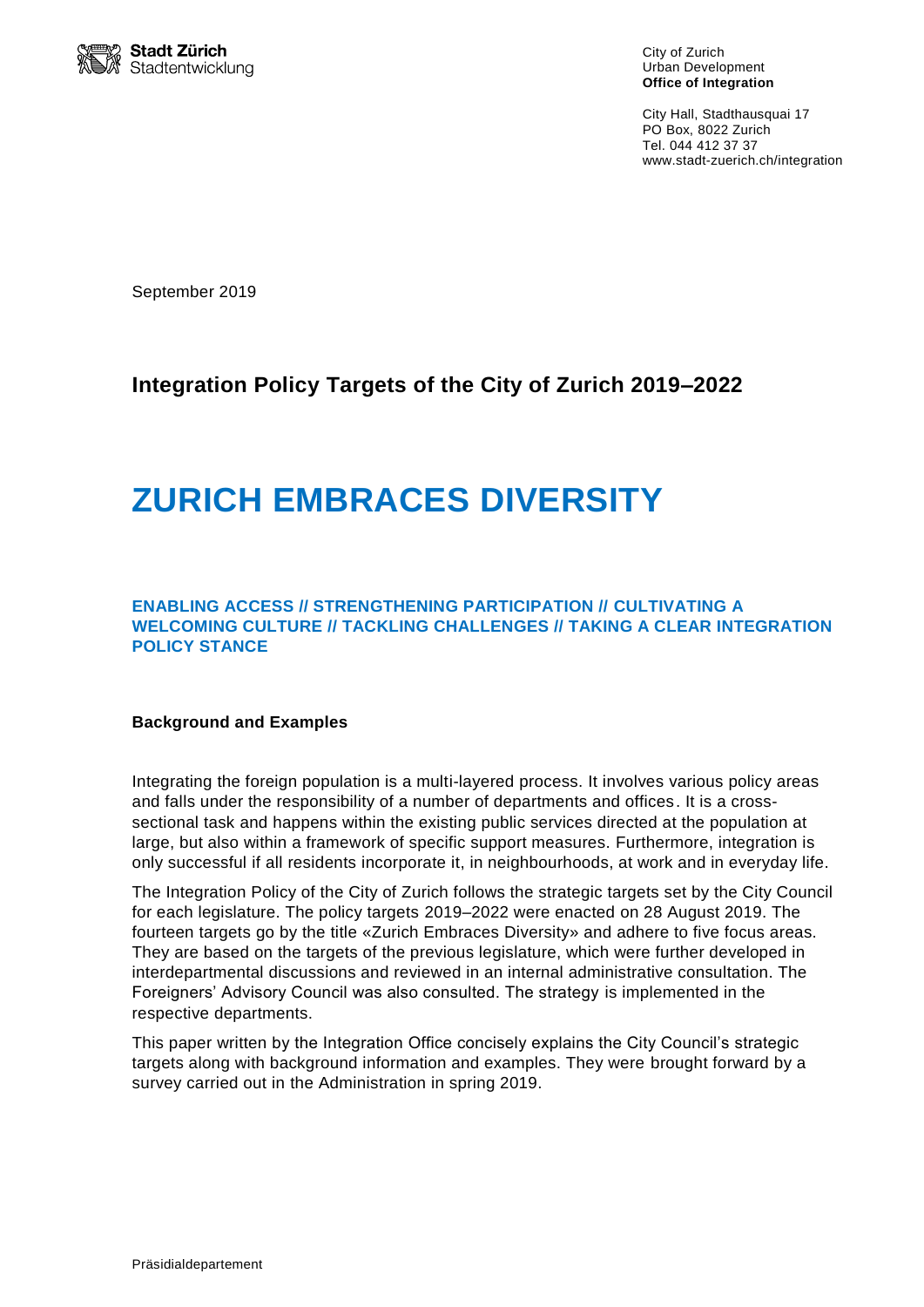# **A** ENABLING ACCESS

#### **All residents benefit equally from the offers and services of the City of Zurich.**

**1 The City of Zurich designs its services and offers in such a way that they reach the population. Important information is easy to understand and available in several languages if necessary.**

The city's population is constantly changing. That is why all city institutions must regularly check which population groups they reach and how effectively they reach them. This also applies to newcomers from abroad, who should know about and use the services and offers that are relevant to them. This implies an occasional adaptation of how people access these services and the delivery of easily understandable information in different languages. In 2016, the Integration Office published a guideline for the Administration on easily comprehensible language.

#### **Selected Examples:**

- The Resident's Office will make the most important information on its website available in English. The Office for Supplementary Benefits will ensure that information sheets are easy to understand and are translated into other languages. The Education Authority provides schools with a list of intercultural interpreters and ensures quality standards.
- The Museum Rietberg is examining how its art education program can reach a greater number of migrants in the future. The Office of Social Affairs is expanding the volunteer-run writing workshops for people with limited German language skills or little knowledge of administrative procedures. The Protection and Rescue services are recruiting multilingual employees in order to facilitate communication in emergencies. Thanks to its «Bridge Builder» (Brückenbauer), the City Police is in regular contact with cultural associations and religious communities.
- The access of undocumented migrants to city services and offers is being reviewed on behalf of the City Council. Information on residence status shall only be asked for if there is an overriding legal requirement to do so.

#### **2 The City of Zurich is committed to fighting discrimination. It amends regulations and procedures that make integration more difficult.**

Unfair treatment, insults and exclusion based on (suspected) origins, skin colour or religious and cultural traditions are offensive. They make people feel marginalised and make integration more difficult. Racist discrimination can come in a variety of forms. It can arise through individual actions or because of institutional processes and habits. To the best of their abilities, city institutions have a responsibility to prevent discrimination and offer their attention and support to those affected by racism.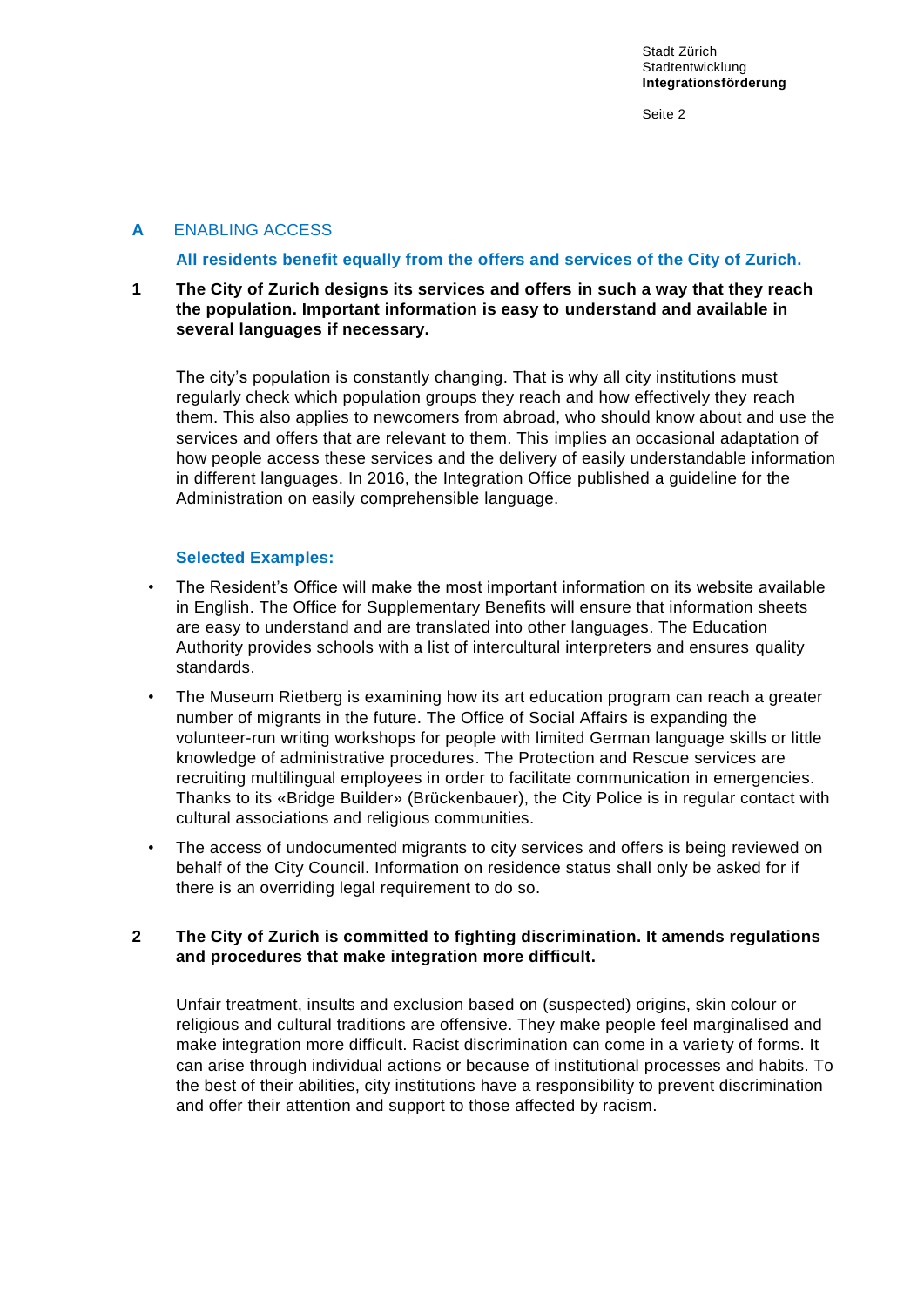#### **Selected Examples:**

- Through a public authorities' initiative, the City Council is working to introduce municipal voting rights for foreigners who have lived in the city of Zurich for at least two years. The City informs those citizens who have recently reached the minimum period of residence required for naturalisation. A survey is under way how a city identity card (Züri City Card) can be introduced.
- The interdepartmental working group against racism provides information on the insights and recommendations contained in its current report. The group facilitates discussions and does follow-up work, publishes an updated flyer on available contact points and counselling centres, and is preparing its next report for 2021. It is in regular contact with organisations from civil society and with city authorities fighting discrimination based on gender or disability.
- The newly planned outpatient centre of the city hospital in the city centre aims to make access to specialised and highly specialised medical services easier, in particular also for the foreign population. The municipal health services are developing a concept to guarantee quality healthcare even to those who do not have health insurance. The city police will continue their «Round Table Against Racism» and carry out follow-up work based on insights derived from its project «Police Work in Urban Areas of Tension».

#### **3 The City of Zurich welcomes the diversity of its staff. It supports its employees in the tasks that arise from having a diverse workforce and population.**

The City of Zurich is a major employer. It is responsible for helping its employees fulfil their tasks as well as possible, for the benefit of the entire population. Through targeted recruitment, it can also ensure that the city administration reflects the diversity of the population and uses the potential of this diversity to the full. Those in a leadership position are responsible for protecting employees from difficult clients and their occasional offensive remarks.

#### **Selected Examples:**

• The Career Advice Centre raises awareness about migration and strengthens the intercultural expertise of its counsellors through further training and peer coaching groups. Viventa College continues to raise awareness about diversity with an expert group specialising in integration issues. Increasing the diversity of teaching staff is a strategic priority at the city's day care centres over the next few years. The internal working groups «Becoming a Culture Professional» and «Diversity» are active in the Resident's Office. Diversity is part of the curriculum of the internal development programme at the Protection and Rescue services, features in a project run by the municipal nursing homes, and is taken into consideration during recruitment at the municipal retirement homes.

The Integration Office runs a quality circle on the theme of diversity for City employees and employees in institutions close to the City, and organises events that provide background information on selected topics. It is also concluding a performance agreement with the Zurich Institute for Interreligious Dialogue that will include support for City institutions on religious matters.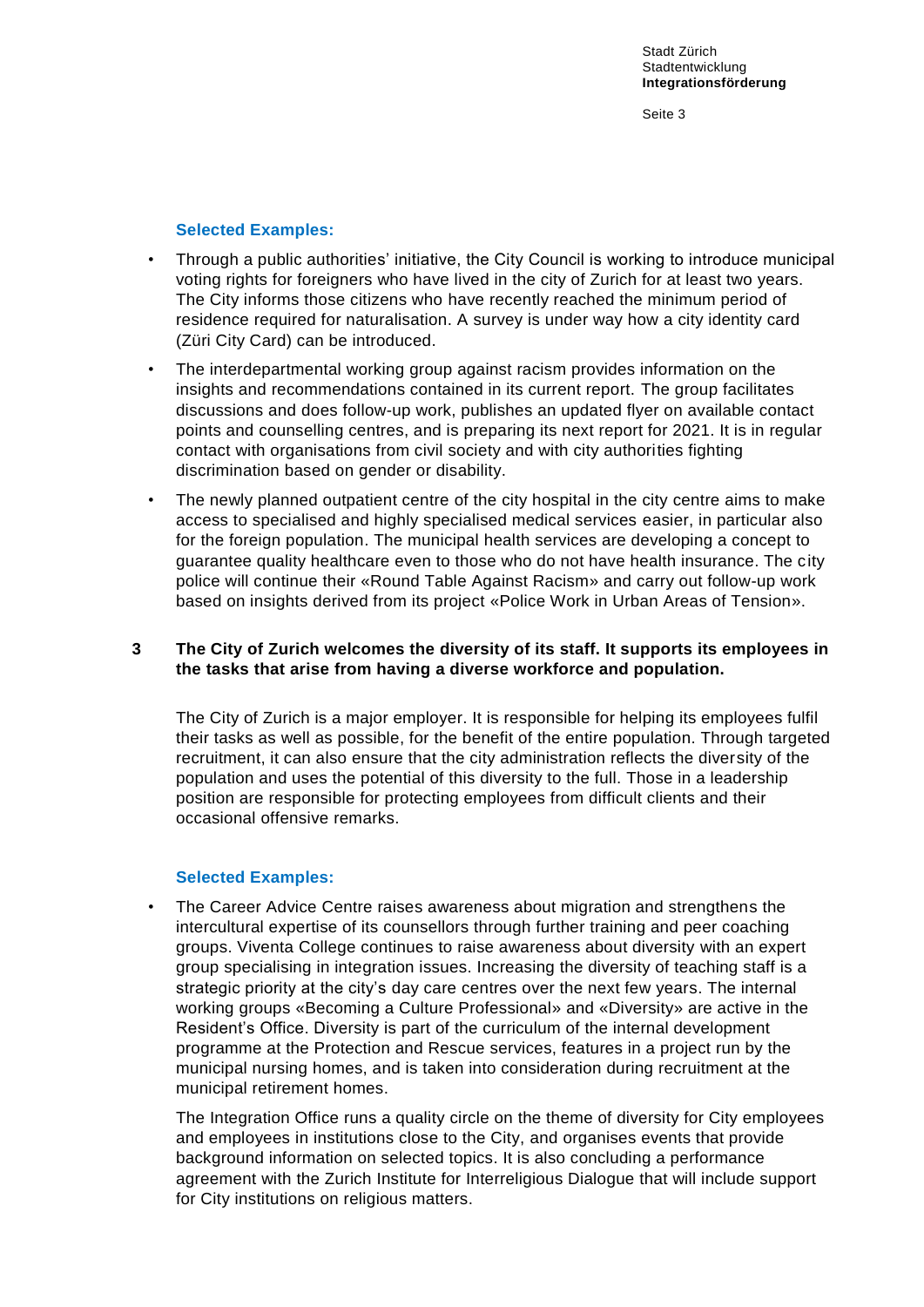# **B** STRENGTHENING PARTICIPATION

**The residents of the city of Zurich participate in economic and social life according to their means. Civil society makes an active contribution to community life.**

#### **4 The City of Zurich ensures that children and young people who grow up in the city are supported in their individual abilities and complete an education.**

The city's school structures support the individual child on the one hand and community life on the other hand. Other related activities and measures focus on the situation of children who have recently arrived or do not yet have a sufficient level of German. In addition, various offices have made a commitment in the area of early years support, and the City is particularly keen to ensure that as many young people as possible enter vocational education. This reflects in the array of available counselling and interim offers, but also by providing more than a thousand training and internship positions within the city administration.

# **Selected Examples:**

- The education authority is pushing ahead with its project «Day Schools 2025» and implementing the project «Childcare and Leisure», which allows for a more flexible use of the childcare and leisure offers. The Sports Office is supporting a survey by the Zurich City Sports Association on the integration work being done by the clubs, and is also continuing to promote low-threshold sports programs for children and young people. The Zurich School of Music (Musikschule Konservatorium Zürich), a department of the Office of School and Sport, plans to continue developing its musical and social program «Music in the Classroom» (Klassenmusizieren).
- The project «Well Prepared for Kindergarten» (Gut vorbereitet in den Kindergarten) will be implemented in all school districts in close collaboration between the Office of Social Affairs and the Office of School and Sport. The project develops the German language skills of three-year-olds as well as the German-teaching skills of the participating daycare centres.
- The Office of Social Affairs is developing an educational strategy for 16-to-25-year-olds to ensure all young Zurich residents receive the best possible support in choosing and completing a professional education. Offices and institutions such as the Office of Civil Engineering (Tiefbauamt), the Office of Parks and Open Spaces of Zurich (Grün Stadt Zürich), Zurich Municipal Electric Utility (ewz) and the municipal retirement homes also plan to offer pre-vocational training in future to help young refugees and temporarily admitted persons with their integration.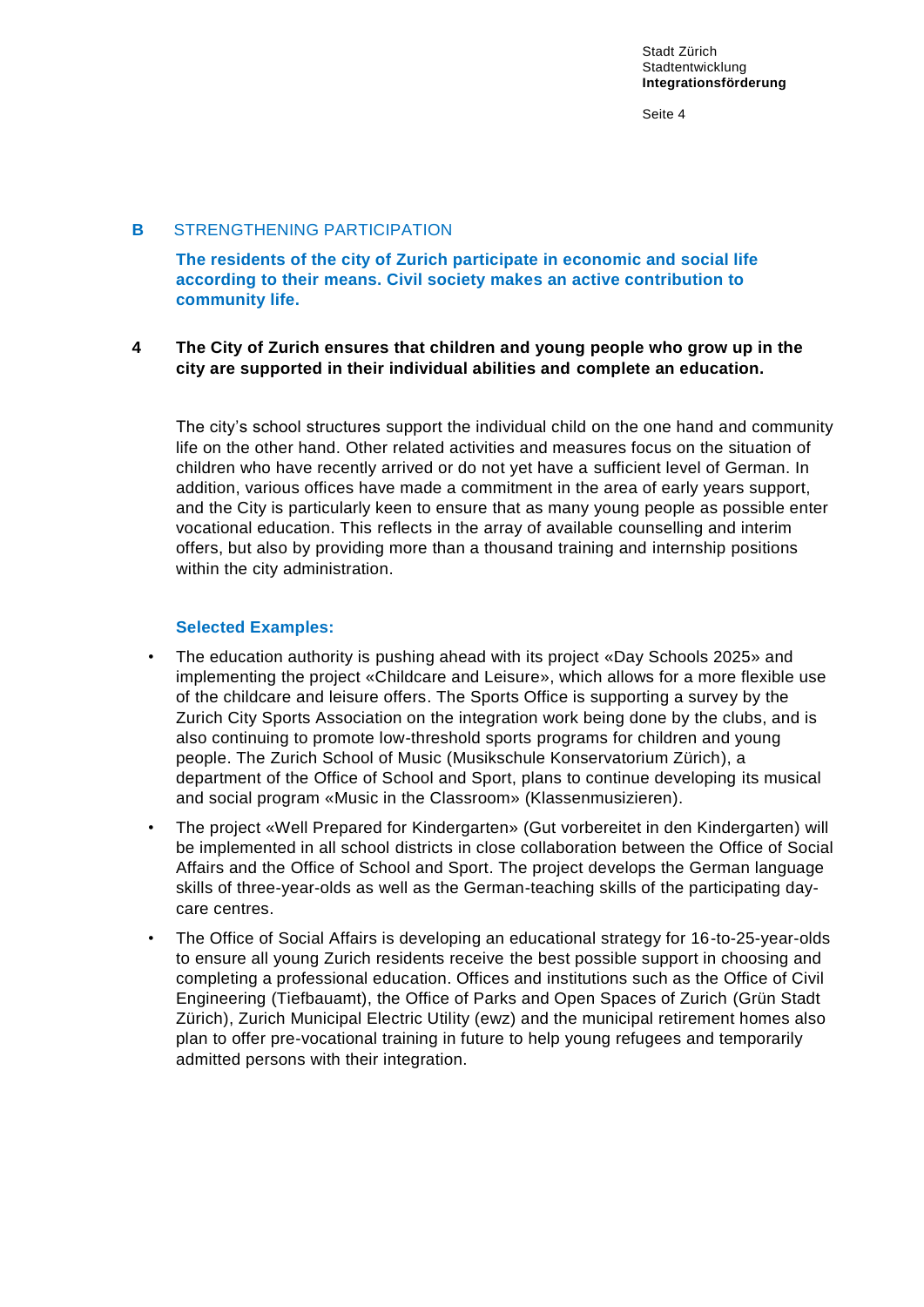# **5 The City of Zurich promotes the basic linguistic, mathematical and social competences required by its adult population in everyday life and at work.**

The city's language support programme subsidises German courses that complement the private market. It is directed at adults whose native language is not German, generally offers childcare and is implemented by private institutions. Recipients of social benefits are the focus of various city measures and structures that improve peoples' chances of (re)joining the job market. There are also programmes within the administration to improve language skills in the workplace, as well as specific integration offers for asylum seekers.

#### **Selected Examples:**

The new Language Support Concept of the City Council, which took effect in 2019, is implemented by the Integration Office and overseen by an interdepartmental working group. A qualified consulting service for German courses is available to the public. The Office of Parks and Open Spaces (Grün Stadt Zürich) and the municipal retirement homes make it possible for their staff to attend German lessons.

- The curriculum of the integration courses offered by the Viventa College for young adults is being reviewed and the need for everyday maths skills will be taken into greater consideration than before. The ELDIS (Parents learning German) project of the Office of School and Sport is being reorganised and will, among other things, provide information about the school system. The «Femmes Tische» conversation groups, which are supported by the City, will continue to run and may be expanded.
- The Office for Social Affairs' new strategy on social and professional integration will be implemented. It takes account of the fact that not all social welfare clients will find a place in the job market again. The social institutions and services offer easy access to courses that strengthen basic competences.
- **6 The City of Zurich involves the population in its integration policy work. It expects residents to commit to their integration and to a positive community life.**
- **7 The City of Zurich promotes civic activities that emphasise the diversity of the population and encourage relationship-building, mutual understanding and collaborative endeavours.**

Like any community, the City of Zurich depends on its population taking an active part in everyday social and civic life. The more people engage in this, the higher the chances are for a positive community life and the shaping of a shared future. It is therefore important that the City makes use of available opportunities to facilitate community participation. This can happen in the context of participatory processes, the promotion of social and cultural activities, or the maintenance of free spaces that permit self-organised participation. Special attention should be paid to those members of the population who do not have voting rights or who otherwise have few opportunities to make their concerns heard and participate in everyday social life.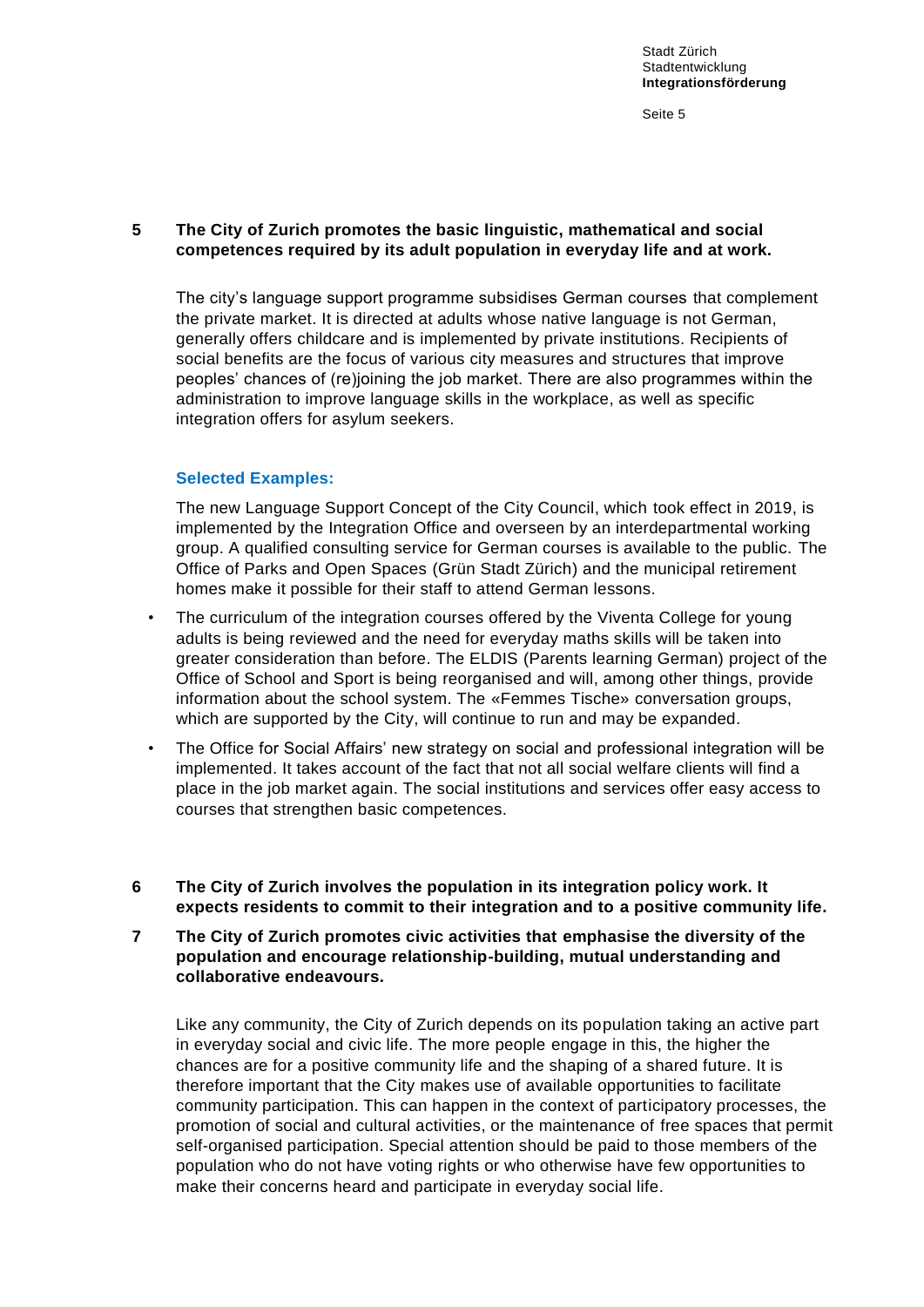#### **Selected Examples:**

- The Foreigner's Advisory Council is in contact with the foreign population, initiates interdisciplinary discussions across various departments, and meets with a City Council delegation once a year.
- The Contract Management at the Office of Social Affairs concludes service agreements with larger institutions and finances neighbourhood and other projects to ensure a strong sociocultural environment. The Integration Office maintains various forms of collaborations with migrant organisations and promotes community activities with a view to better integration. It also participates in a European project aiming to strengthen voluntary work in general and the civic engagement of migrants in particular.å
- In 2019 and 2021, a mandated private organisation is organising an intercultural program of events for the first time in Zurich. The City Property Administration (Liegenschaften Stadt Zürich) will support the founding of housing associations or other self-organised bodies by tenants in the many currently planned new and replacement buildings. The Office of Social Affairs wants to reach less privileged population groups with specific cultural offers for children in peripheral neighbourhoods. In addition, it is supporting a tenants' office for people affected by the demolition of properties. The new managers of the Schauspielhaus, Neumarkt and Gessnerallee theatres are increasingly focusing on themes such as diversity and participation.

# **C** ENSURING A WELCOMING CULTURE

**Every inhabitant of the city of Zurich is part of the city community. Their individual lifestyles are respected based on the legal system.**

- **8 The City of Zurich welcomes newcomers; it provides them with details about the most important services as well as the information they need to find their way.**
- **9 The City of Zurich advocates that the cultural and religious traditions practised in the city can be visible and that they are valued.**
- **10 The City of Zurich responds to reservations about migration and city integration targets with open and factual dialogue.**

The population of the city of Zurich is so diverse that it is hardly possible to describe a «majority society». It is easier to view Zurich as a city that is primarily made up of minorities, which intersect at many points. Despite, or perhaps because of this, the City of Zurich sees the people who live here above all as Zurich locals. To ensure they become locals in everyday life too, it maintains a welcoming culture and a culture of recognition. The way in which a newcomer is welcomed into a club, at work, in their neighbourhood or in their residential area – if indeed they are welcomed – reflects attitudes that have an impact on integration. Information services should therefore take into account the requirements of both new arrivals and residents who have lived here for a longer period.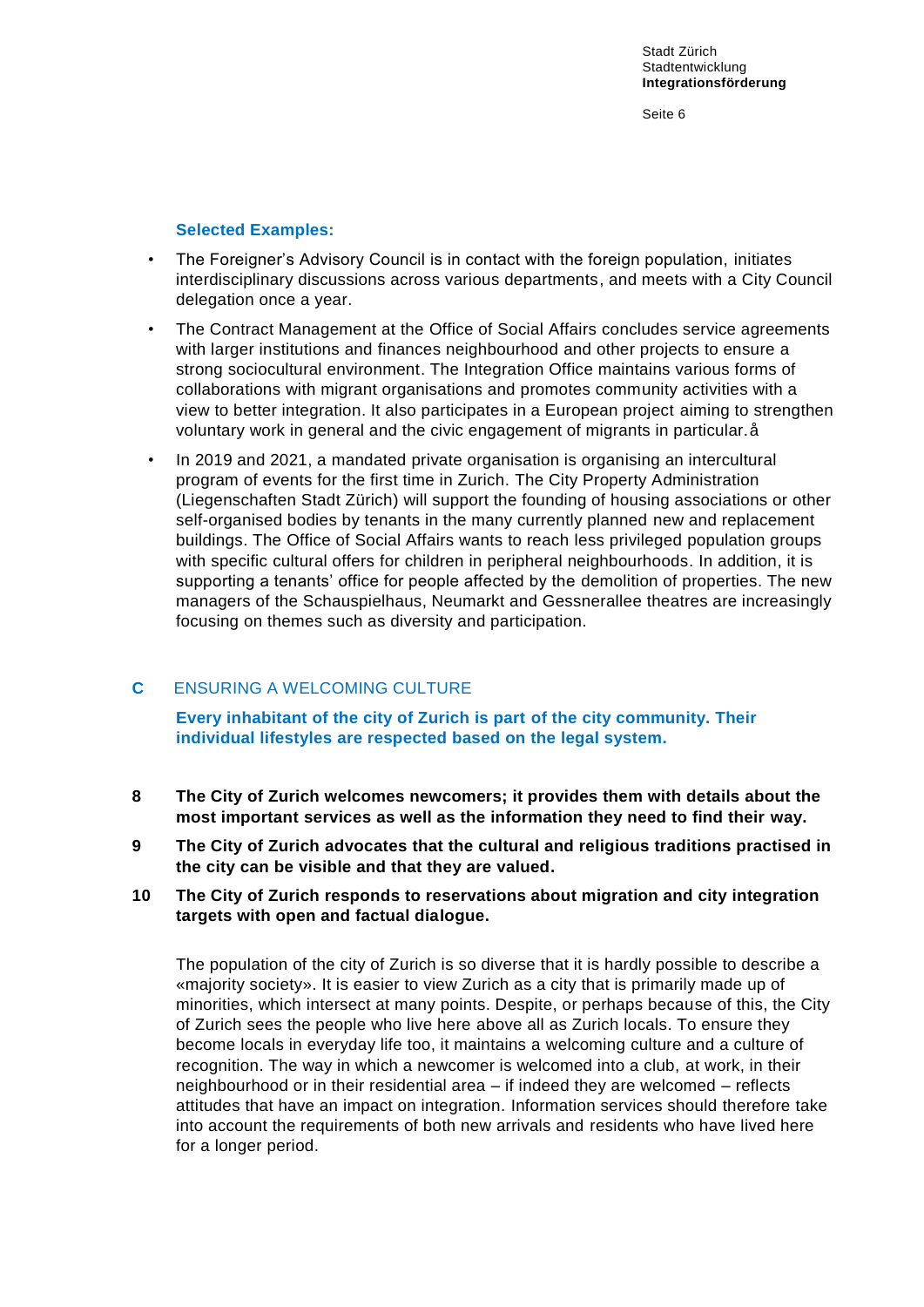#### **Selected Examples:**

- Foreigners who have recently arrived continue to receive a welcome pack when they register at their district office (Kreisbüro). The Integration Office, which is responsible for implementing and developing the initial information concept, is examining how greater use can be made of digital information channels, and whether new language groups or topics should be considered due to changing requirements.
- Various city institutions take special requirements of the population into consideration in their work, for example in the funeral, protection and rescue, and healthcare services. The City supports welcome events organised by neighbourhood associations upon request. The Zurich Forum of Religions (Zürcher Forum der Religionen), which is supported by the Integration Office, regularly organises events, which allow people to visit places of worship. The city's infrastructure and public spaces are available to the entire population on an equal basis for use, or rental.

# **D** FACING CHALLENGES

**The City of Zurich pays attention when «things are not going well». It reacts with workable solutions to the challenges of community life.**

- **11 The City of Zurich recognises the challenges and problems of integration policy, defines them as such and actively tackles them.**
- **12 The City of Zurich wants the population to feel safe and able to use public spaces. It works preventively to fight all forms of radicalisation and reacts with appropriate measures when necessary.**

In the City Council's Zurich Strategies 2035, the focus area of «Caring Society» (Solidarische Gesellschaft) offers a point of reference of Zurich's integration policy in the long term. Adjustments can be made in the short and medium terms based firstly on observations and analysis of the current situation – the results of which can feed directly into the specific planning of responsible offices – and secondly on unexpected developments such as the major challenges that have arisen in the refugee sector since 2015. If the City recognises undesired developments or an emerging need for action, it generally responds in a manner appropriate to the topic at hand and within existing structures.

#### **Selected Examples:**

- Opportunities arising from the cantonal implementation of the Swiss Integration Agenda will be used to improve the professional and social integration of refugees and provisionally admitted foreigners.
- The results of the 2019 population survey carried out by the Office for Urban Development and of the security survey scheduled for 2020 by the city police will be taken into account and all possible fields of action investigated. Security in public spaces is continuously monitored and improved by targeted interventions and measures when necessary.